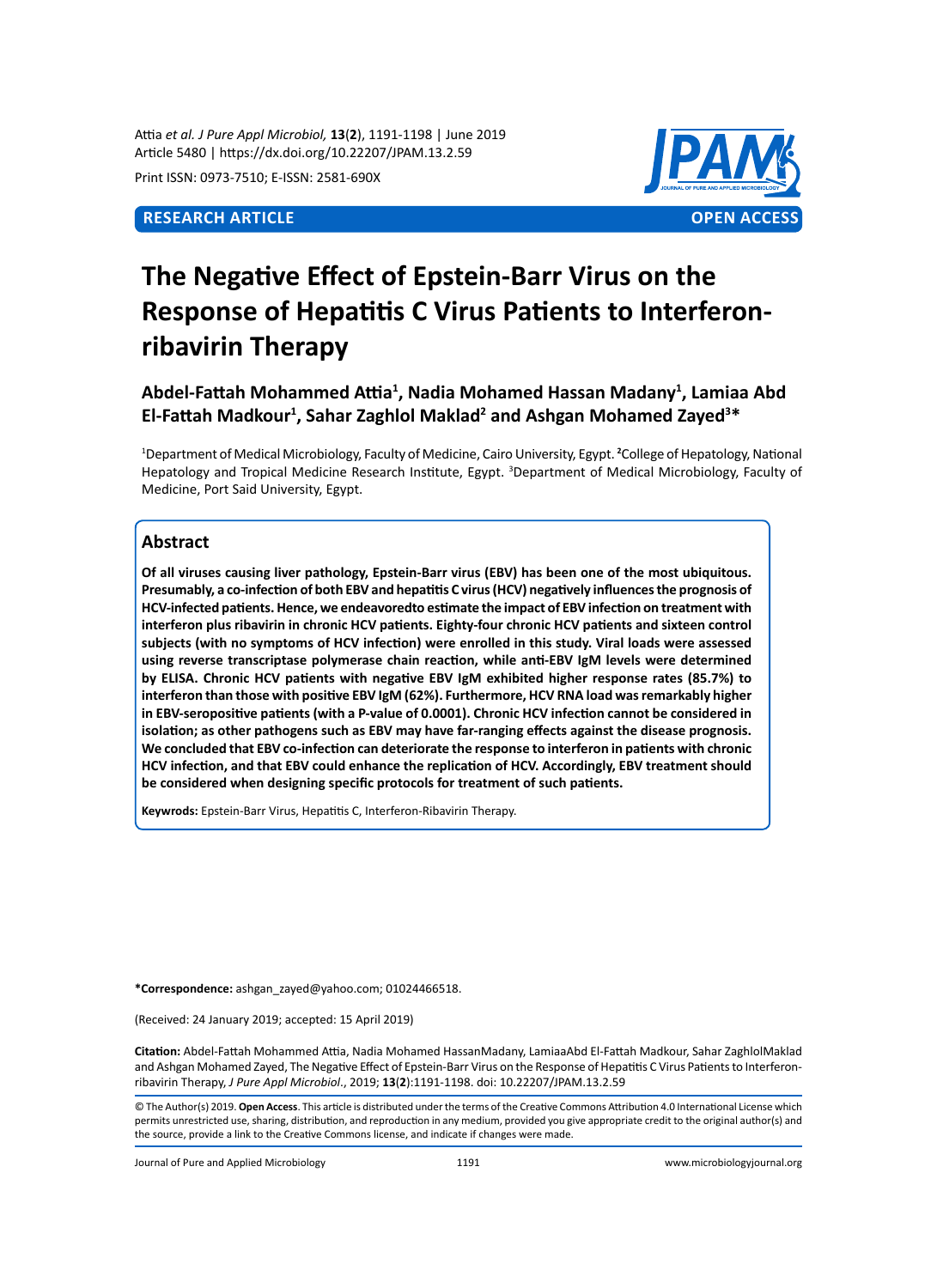#### **INTRODUCTION**

Hepatitis C virus (HCV) is considered as one of the most global epidemics. In 2015, around 175 million people were HCV positive and this number escalates annually where 23.7 new HCV infections occur in 100,000 of the human population<sup>1</sup>. Every year, approximately 700,000 persons die as a result of HCV related comorbidities, which include but not limited to; hepatocellular carcinoma, cirrhosisand liver failure<sup>2</sup>. Egypt has the highest prevalence rate of HCV worldwide, with around 15% of the population HCV infected. The high infection rate of HCV within the Egyptian community makes it a pressing health problem with the highest priority to the Egyptian Government<sup>3,4</sup>. Meanwhile, the World Health Organization (WHO) has set a global target to reduce both the new infection and death rate by 90% and 65% respectively by 2030 $^1$ .

Notably, the efficacy of antiviral therapy can be influenced by various determinants including both viral and host factors. Among the viral determinants are the viral quasi species, genotype and the pretreatment viral load. On the other hand, host factors include age, sex, immune system competence and co-infections e.g. with other viruses<sup>5,6</sup>.

Viral co-infections not only affect the response to treatment but also can indeed alter the evolvement of human viral infections<sup>7</sup>. In addition to hepatitis A, B, C, D and E, other viral agents like EBV, herpes simplex virus, cytomegalovirus (CMV), and adeno viruses are highly considered as hepatotropic<sup>8</sup>. Of these viruses, EBV plays an essential and complicated role in liver damage. Being a member in the herpes family, EBV can establish a latent infection in over 90% of human adults<sup>9</sup>. Like other members of the herpes family, EBV exhibits alternating episodes of latency and reactivation $10$ . It remains latent inside B-lymphocytes and may cause immortalization and malignant transformation of these cells $^{11}$ . In immunocompetent persons, EBV infection is characterized by a transient viremia followed by a robust T-cell response, which keeps the infection in a latent state<sup>12</sup>. Failure or suppression of the immune system leads to reactivation which is observed during stress or co-infection with otherviruses<sup>13,14</sup>.

Revolutionary changes in HCV treatment

have occurred over the past five years upon approval of several direct-acting antivirals(DAA). Current treatment consists of drug combinations of a short duration and high tolerability and cure rates in the 95% range. Nonetheless, it has been demonstrated that 1-15% of patients fail to achieveSVR<sup>15</sup>. Variable factors were found to be associated with this reduced response such as high pretreatment viral load, previous treatment failure and infection with HCV genotype 3. In addition, host factors such as liver cirrhosis, gender, interferon lambda 4 (IFNL4) and interferon gamma-inducible protein 10 (IP10) levels may affect the response to antiviral agents $16,17$ .

Although the classical HCV treatment in adults with pegylated interferon (PegIFN) and ribavirin is now replaced by the new DAAs, it is still the only recommended HCV treatment for children older than 2 years of age and adolescents, in addition to being an alternative regimen for certain genotypes<sup>18</sup>.

The association of EBV infection with viral hepatitis has been studied in previous research; nevertheless, the effect of EBV/HCV co-infection in response to treatment with interferon is not clear yet. The purpose of our study was to detect EBV infection frequency among chronic HCV patients and to explore the effect of EBV infection on the response of those patients to interferon-plus ribavirin therapy.

#### **MATERIALS AND METHODS Participants**

This study was performed at the Egyptian National Hepatology and Tropical Medicine Research Institute during the period from June 2013 to June 2014. Laboratory tests were done in the Microbiology Department of the Institute.

Participants in this study were divided into two groups; group A and group B. Group A consisted of 84 chronic HCV patients (positive for both HCV Ab and HCV RNA) who received combined treatment of PegIFN plus ribavirin (Pegasys, Hoffman, La Roche, Switzerland) for 12 weeks. These patients were subjected to reverse transcriptase polymerase chain reaction (RT-PCR) assay that is specific for HCV detection and quantification. The patients were under surveillance at the Institute's gastroenterology outpatient clinic, and as part of their routine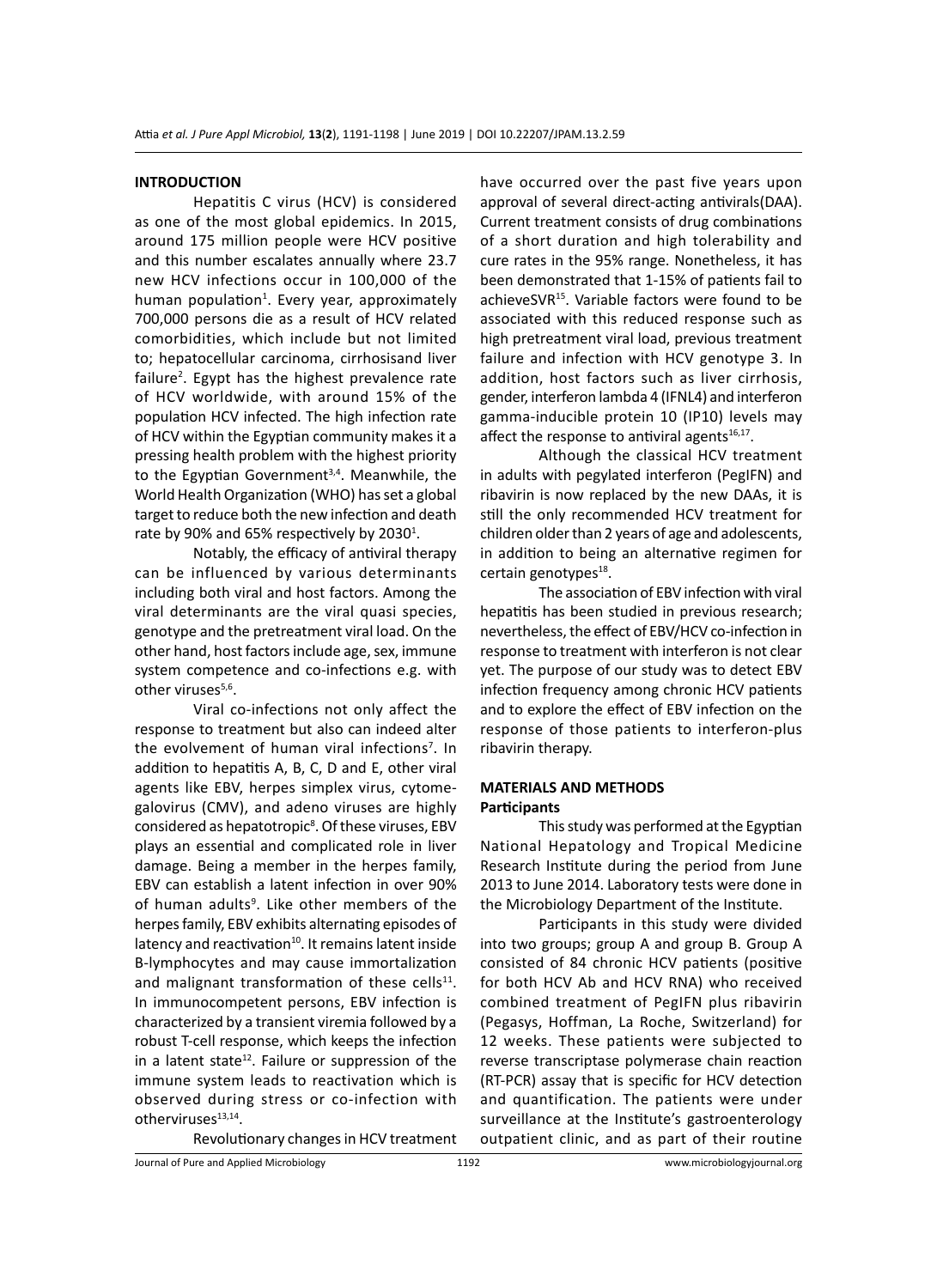evaluation, they under went a percutaneous liver biopsy. On the other hand, Group B consisted of 16 control subjects who were negative for anti-HCV.

According to serological results, group A was divided into 2 subgroups; subgroup A1 included 21 chronic HCV patients having EBV coinfection (+ve EBV IgM) and subgroup A2 included 63 chronic HCV patients without EBV co-infection.

According to the serological results of group B, there were 9 subjects with +ve EBV IgM (subgroup B1), and 7 subjects with -ve EBV IgM (subgroup B2).

None of the patients or control groups had received immuno-suppressive or antiviral therapy before. They were all Egyptians and unrelated to each other. Hepatitis C viral loads were assessed using RT-PCR before and after 12 weeks of the IFN therapy.

## **Ethical consideration**

A (chronic HCV patients)

Informal written and oral approval was considered before the study from each patient.

**Table 1.** pathological and Demographic data of group

Study approval was issued and maintained by the local ethical committee at the institute.

Fully automated CobasAmpliprep/ CobasTaqman device (Roche Diagnostics, Switzerland) was used for detecting HCV RNA<sup>19,20</sup>. **RNA extraction**

HCV viral particles were lysed via treatment with high temperature combined with a protease treatment and a lysis buffer. These treatments and temperature conditions induce the release of DNA and RNA and inhibits the activity of RNases in blood samples. HCV RNA was mixed with proteases and the glass beads, the lyses buffer was added and incubated. Thereafter, the mixture was incubated, and the HCV RNA and HCV QS RNA were compelled to the exterior of the magnetic glass beads. Unbound materials, e.g. proteins, salts, and other contaminations, were detached by washing the magnetic glass beads.

Following beads separation and the washing steps, the adsorbed RNAs were separated

|                | Subgroup<br>A1 $(n=21)$ | Subgroup<br>A2 $(n=63)$ | P-value |                | Responders     | Non-<br>responders | P-value |
|----------------|-------------------------|-------------------------|---------|----------------|----------------|--------------------|---------|
| Sex            |                         |                         |         | Age (years)    |                |                    |         |
| Male           | 13                      | 47                      | 0.26    | Mean $±$ SD    | $41.5 \pm 2.3$ | $48 \pm 2.8$       | 0.005   |
| Female         | 8                       | 16                      |         | EBV IgM        |                |                    |         |
| Age (years)    |                         |                         |         | Mean $±$ SD    | 7±5.8          | $9.5 \pm 4.8$      | 0.02    |
| Mean $±$ SD    | $45.9 \pm 9.7$          | $41.9 \pm 8.8$          | 0.08    | Fibrosis grade |                |                    |         |
| Fibrosis grade |                         |                         |         | F <sub>1</sub> | 39             | 8                  | 0.7     |
| F <sub>1</sub> | 10                      | 37                      | 0.6     | F <sub>2</sub> | 21             | 7                  |         |
| F <sub>2</sub> | 8                       | 20                      |         | F3             | 7              | $\overline{2}$     |         |
| F <sub>3</sub> | 3                       | 6                       |         | Necrosis grade |                |                    |         |
| Necrosis grade |                         |                         |         | A1             | 51             | 11                 | 0.1     |
| A1             | 13                      | 49                      | 0.1     | A <sub>2</sub> | 16             | 5                  |         |
| A2             | 7                       | 14                      |         | A3             | 0              | $\mathbf{1}$       |         |
| A <sub>3</sub> | 1                       | 0                       |         |                |                |                    |         |
|                |                         |                         |         |                |                |                    |         |

**Table 2.** pathological and Demographic data of group A (chronic HCV patients)

**Table 3.** Comparison between subgroup A1 (patients) and subgroup B1(controls) regarding serum concentrations of EBV IgM

Journal of Pure and Applied Microbiology 1193 www.microbiologyjournal.org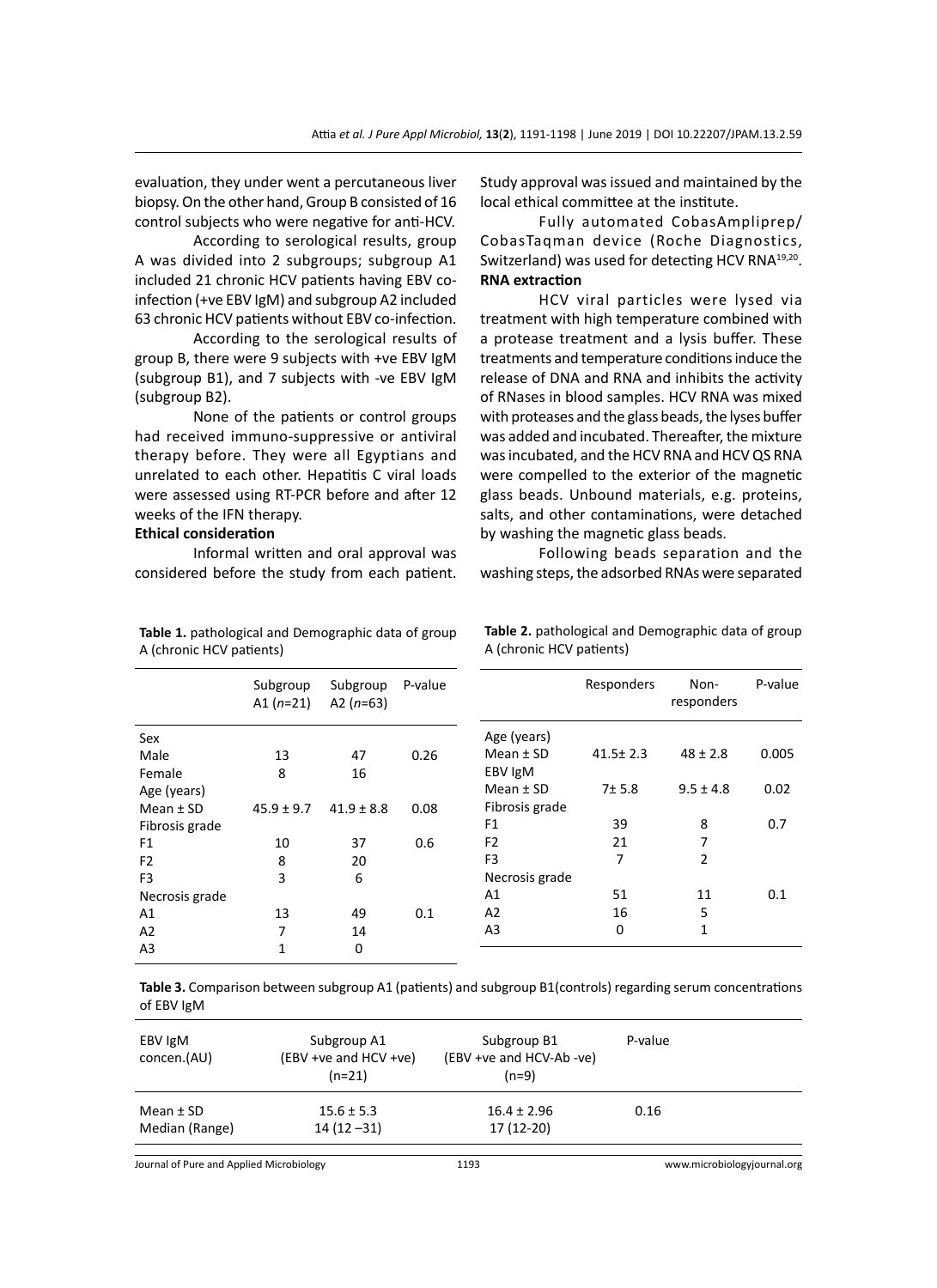at a high temperature with an aqueous layer. The processed specimen with the magnetic glass beads and the released HCV RNA and HCV QS RNA, were all mixed to the amplification buffer and moved to COBAS TaqMan Analyzer.

# **Reverse Transcription and PCR Amplification**

Fully automated CobasAmpliprep/ CobasTaqman device (Roche Diagnostics company, Switzerland) with a recognition limit of 15 IU/ ml was used for detecting HCV RNA. The RT-PCR (Reverse transcription process and the PCR amplification reaction) was performed with the recombinant established stable enzyme from thermophilic bacterial species DNA Polymerase enzyme (Z05) in the presence of metal ions and buffer that is required for activity. And sinceZ05 has both reverse transcriptase activity and DNA polymerase activity, both reverse transcription and amplification occur together allowing amplicon detection in real time. Subsequently, the samples were added to the amplification buffer mix in the specified K-tubes where reverse transcription and amplification take place. Primers were annealed to the specific loci in high temperature to allow the amplification process.

# **Calculation of results**

HCV RNA intensity in the samples were calculated by COBAS TaqMan Analyzer through comparing the HCV light intensity to the HCV QS intensity for each sample and each control. In the annealing PCR phase on the COBAS TaqMan Analyzer, the specimens were subjected to illumination and excitation via filtered light and filtered emission. Fluorescence readings were gathered for every specimen.



**Fig. 1.** Hepatitis C viral RNA loadin the two subgroups of group A (chronic HCV patients).

The analyses data were converted by the machine to the built-in software and stored in its database. The light intensity data were analyzed to produce new numbers that reflect the HCV RNA concentration. Additionally, the machine standardization in the COBAS AmpliPrep/COBAS TaqMan HCV Test were utilized to estimate the titer assessment of both the sample and the control depending on the HCV RNA and HCV QS RNA reads. The titer data were testified in International Units/ mL (IU/mL).

#### **Serological analysis of EBV infection**

Anti-EBV IgM against viral capsid antigen (VCA) in the samples was estimated by the enzyme linked immunosorbent assay (ELISA) technique using Diametra - Italy micro-assay kit. Samples were processed and treated as described in the manufacturer's instructions.

# **Histological assessment of the biopsy specimens**

Liver biopsies were obtained percutaneously through ultrasound-guided Menghini needle 14G with 1.6 mm internal diameter. The biopsies then were fixed in a formalin solution; microtome was used to generate thin sections (5  $\mu$ m each) of the paraffin coated biopsies. For handling of the specimens, slides were stained with 5 levels hematoxylin and eosin, and 5 levels Masson's trichrome stain, in a total of 10 levels for each specimen.

All specimens were inspected by two medical pathology specialists and categorized by consensus for all abnormal histological results. The histological activity index was determined according to METAVIR scoring system as follows<sup>21</sup>.



Fig. 2. Response to treatment with PegIFN + ribavirin among chronic HCV patients (EBV +ve and EBV –ve patients).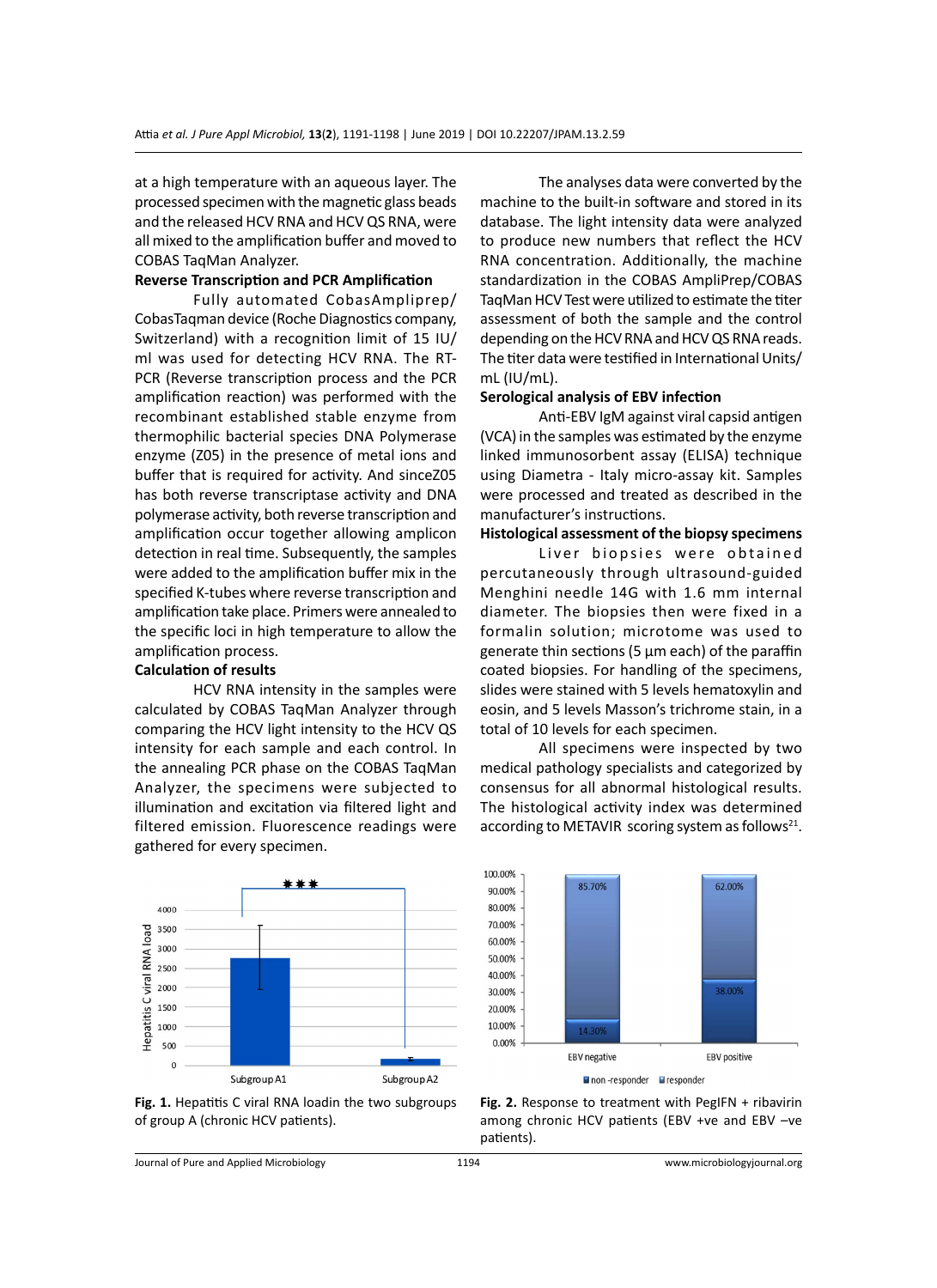#### **Grading of disease activity**

This includes four categories of necroinflammatory activity

A0: no activity

- A1: mild activity
- A2: moderate activity
- A3: severe activity

### **Fibrosis grades**

- F0: No fibrosis
	- F1: Portal fibrosis without septa
	- F2: Portal fibrosis with rare septa
	- F3: Numerous septa but no cirrhosis
	- F4: Cirrhosis

#### **Statistical methods**

Statistical evaluation of our data was performed by the statistical program for social science (SPSS) version 15. Both Chi-square test and the One-way ANOVA (analysis of variance) were used to compare qualitative and quantitative variables respectively. In addition, the Student's *t*-test was used to detect the significance of difference between two means of variables containing continuous data. A *P*-value <0.05 was interpreted as a significant difference. Mean and standard deviation were represented the quantitative data, while the percentage was used to represent the qualitative data.

### **RESULTS**

According to our serological data, group A was divided into 2 small groups (subgroups); the A1 subgroup and A2 subgroup. Subgroup A1 included 21 chronic HCV patients (8 females and 13 males) having EBV co-infection. Subgroup A2 included 63 chronic HCV patients (16 females and 47 males) without EBV co-infection.

According to the serological results of group B (control group), there were 9 subjects with +ve EBV IgM (subgroup B1) including 3 females and 6 males, and 7 subjects with -ve EBV IgM (subgroup B2) including 3 females and 4 males.

# **Pathological and demographic data**

In order to investigate if any of the demographic or pathological factors was corelated with co-infection, a comparison was carried out between subgroup A1(with HCV/EBV co-infection) and A2 (without co-infection), and is outlined in Table 1. The data describe that no significant differences were observed between the two subgroups regarding age, sex or the histological characteristics of the liver biopsy. These data reflect that there is no correlation between co-infection and the demographic or pathological state.

# **Comparison of Hepatitis C viral RNA loads inEBV co-infected versus mono-infected patients**

In order to examine if a significant variance in HCV load exists between co-infected and mono-infected patients, hepatitis C viral loads were assessed using RT-PCR. The study showed that there was a statistically significant difference between the two subgroups as regards HCV RNA load (P value = 0.0001) as shown in figure1. Subgroup A1 (EBV +ve) showed more than 10-fold increase in HCV RNA load than the subgroup A2 (EBV -ve).

### **Response to IFN therapy**

The response to PegIFN + ribavirin therapy was detected, where hepatitis C viral loads were assessed using RT-PCR before and after 12 weeks of therapy. Responders were described as patients who exhibited a negative result for HCV RNA after 12 weeks of therapy. The current study revealed that there was a statistically significant difference between subgroup A1 and subgroup A2 regarding the response to therapy.

According to HCV RNA assay, 85.7% of group A were responders, compared to only 62% in group B(Figure 2). On the other hand, around 75% of non-responders were from subgroup A1 (EBV/HCV co-infected patients).

# **Correlation between response to treatment and different parameters**

Comparison between the responders and the non-responders to treatment showed that there were no significant differences between the two groups as regards the grade of fibrosis and the necro-inflammatory score. In contrast, a statistically significant difference was identified between the two groups as regards their mean age and serum EBV IgM concentration (table 2). Higher serum EBV IgM concentration and older age were linked to greater risk of no response(*P*-value  $= 0.02$ ).

Comparison between those in group A (patients) and those in group B(controls) regarding EBV IgM concentration in serum showed a statistically insignificant difference between the two groups (Tables 3 & 4).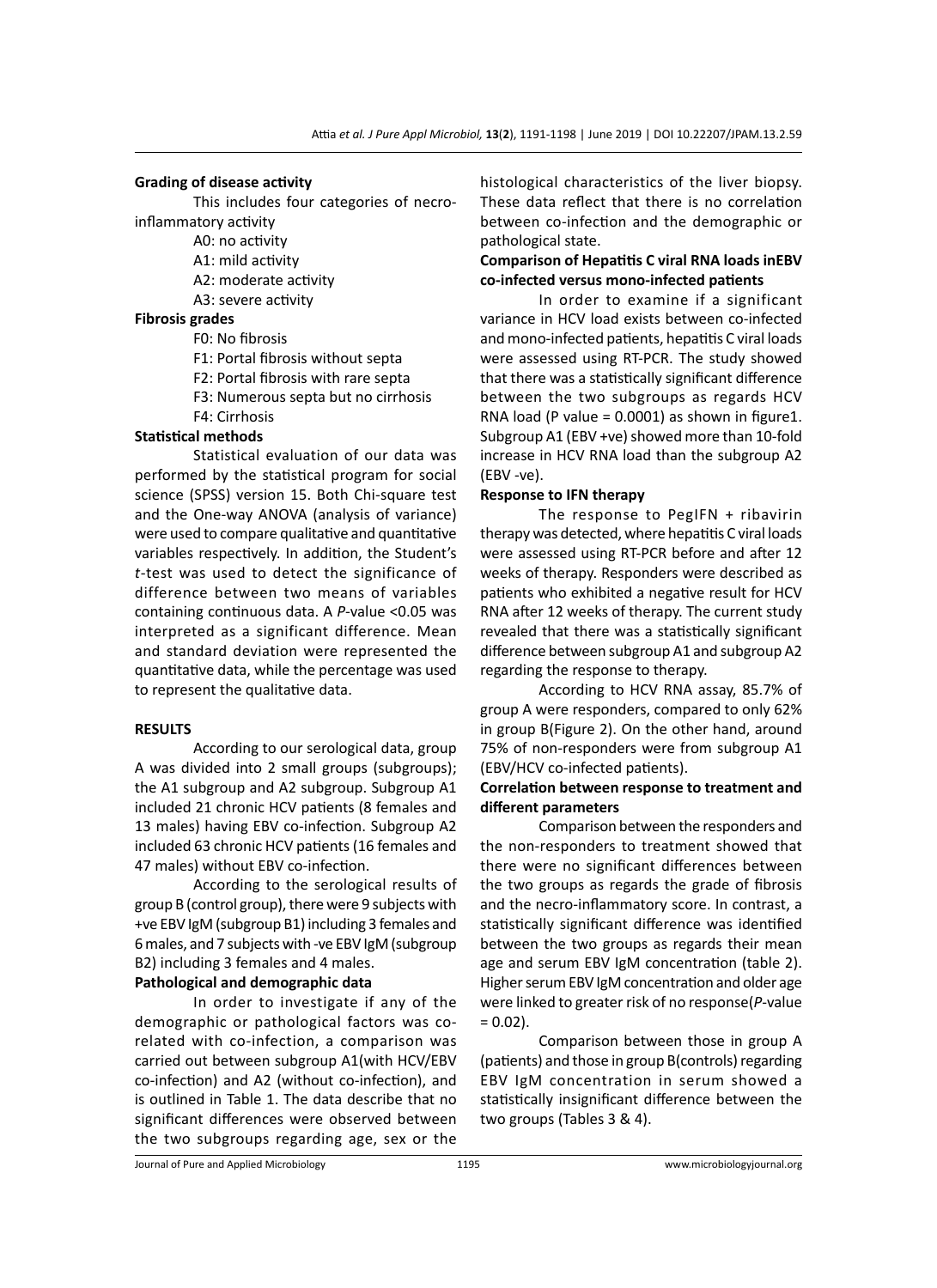#### **DISCUSSION**

HCV coinfections with HBV, HIV, CMV, and EBV have been reported. In this study, we investigated the frequency of EBV infection among recently diagnosed chronic HCV patients who have not received antiviral or immuno-suppressive therapy before enrollment. We also assessed the response of HCV patients co-infected with EBV to the combined therapy of IFN + ribavirin.

Our data showed that EBV IgM was detected in 25% of the enrolled HCV-infected patients. An inverse relationship was found between EBV/HCV co-infection and the response toIFN therapy. Co-infection has greatly reduced the response to the treatment. HCV patients with positive EBV IgM showed markedly lower response rate (62%) to the antiviral treatment compared to those with negative EBV IgM(85.7%). These results showed an agreement with those of Gerakari et al.<sup>22</sup> who evaluated the relation between latent CMV and EBV co-infection and its impact on liver pathology in HCV patients as well as their response to PegIFN plus ribavirin therapy. They reported that latent CMV and EBV infection may play a role in the clinical outcome of liver disease in chronic HCV patients and may worsen their response to combination therapy. These results are coinciding with those of Bader El Din et al. <sup>23</sup> who investigated the impact of co-infection with CMV on the response to antiviral therapy among chronic HCV patients. They found that CMV co-infection, which is a herpes family member as EBV, was associated with a lower response rate to combined therapy. In another study performed by Shoman et al. $24$ who studied the impact of co-infection with EBV on biochemical parameters and immune response in chronic HCV patients, it was suggested that EBV and chronic HCV co-infection may lead to down regulation of the immune response in patients. They recommended introducing treatment of EBV infection among chronic HCV patients to decrease the risk of rapid progression to liver cirrhosis and hepatocellular carcinoma.

However, the current study results are conflicting with those of Strnad-Trojan et al.<sup>25</sup> who studied a patient with X-linked lymphoproliferative disorder infected with EBV and HCV. Clearance of both EBV DNA and HCV-RNA was achieved after a course of IFN  $\alpha$ -2b and ribavirin. This discrepancy could be attributed to HCV genotype as the reported patient had HCV genotype 1b while in Egypt the predominant genotype is 4a<sup>26</sup>.

In this study, hepatitis C viral RNA loads were higher in EBV co-infected patients. These results support the previous results of Sugawara et al.<sup>27</sup> and Morrison et al.<sup>28</sup> who examined the impact of EBV co-infection on HCV replication, and found that EBV can enhance the replication of HCV in vitro. They also concluded that HCV replication was greatly potentiated by EBNA1 protein. These results are also in line with that of Petrova et al.11. In their study, Petrova et al. examined the impact of EBV infection among chronic HBV and chronic HCV patients. They showed that patients with reactivated EBV infection had higher levels of HCV RNA and lower levels of HBV DNA, when compared to patients without reactivation. Worth mentioning, earlier studies on dual viral infections demonstrated an inverse relationship between both HCV and HBV, any of them can suppress the cell infection or nucleic acid replication of the other one<sup>29</sup>.

However, the current study results are contradicting with those of Challine et al.<sup>30</sup> who investigated the co-infection of HCV and EBV in AIDS patients. They prospectively studied 135 latent EBV infected patients. Among these patients, around 20% were positive for HCV RNA. There was no relationship between the viral loads of EBV, HCV and HIV. No variance on EBV markers between HCV positive and negative cases. There was no relation between EBV and HCV viral load. This discrepancy of results could be explained by differences between study populations; as their patients were all AIDS patients while our patients were HIV-free.

In the meantime, the age of the patient is an important factor related to the positive responsiveness to IFN treatment in chronic HCV. Generally, younger patients are more likely to respond positively to IFN therapy than older patients<sup>31,32,33</sup>.

Such hypothesis was sustained by the outcome of the present study where the mean age of responders was 41, while the mean age of non-responders was 48. These findings reiterate the results of Hayashi et al. $31$  who reported that women with age around 39 and younger than that are more responsive to IFN therapy than those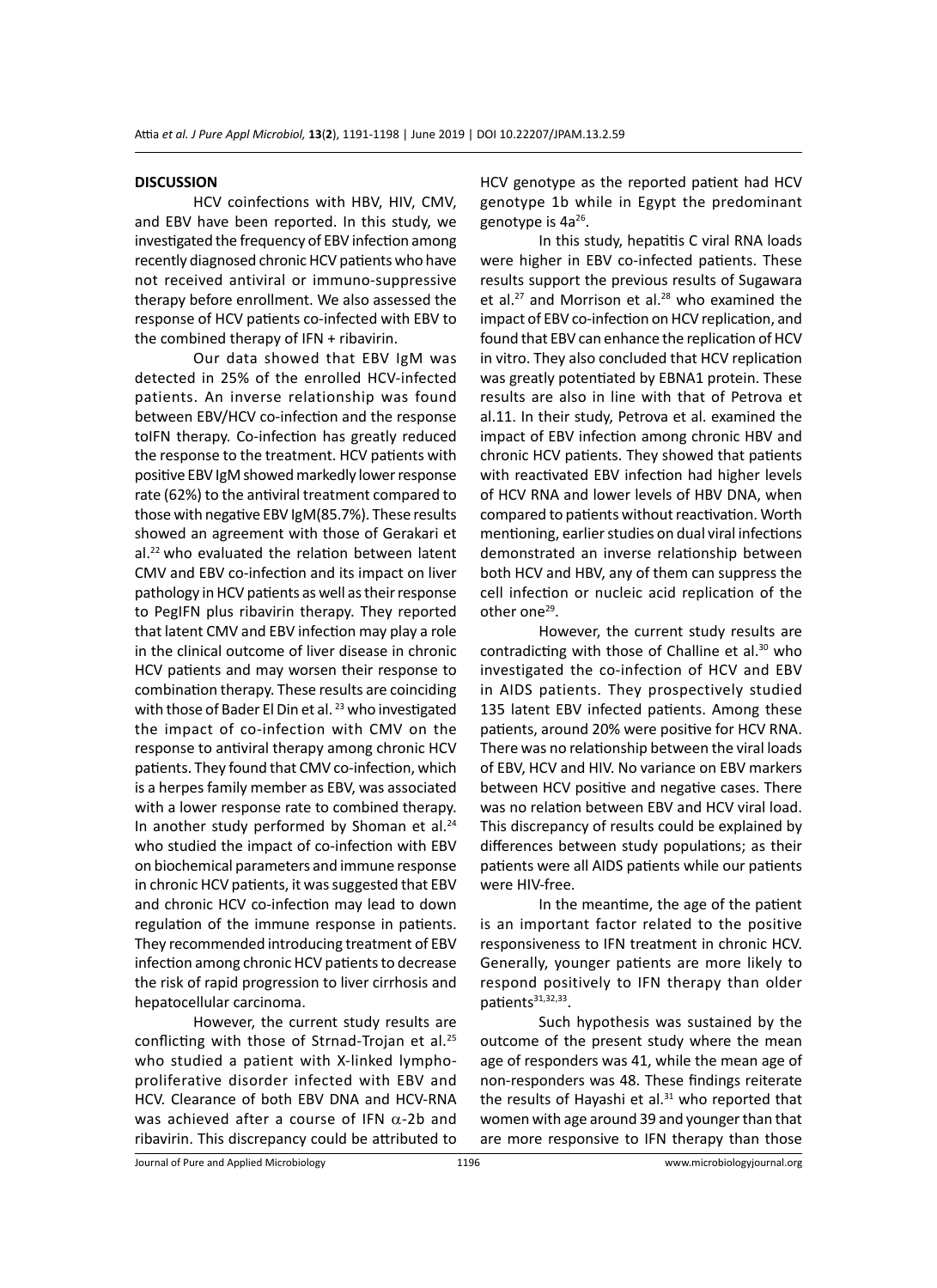more than 40 years old. Also, in another study by Iqbal et al. $33$  they found that IFN therapy was more effective in patients below 40 years than in patients aged 40 or more.

There is a number of possible explanations including undermined cellular, humoral, and innate immune responses which may be responsible for the deteriorated responses to therapy in older patients. Also, older HCV patients are likely to have more progressive liver problems, such as fibrosis and cirrhosis<sup>34</sup>.

Hence, the current study suggests that EBV co-infection decreases the response of chronic HCV patients to IFN therapy.

# **Recommendations**

Chronic infection with HCV cannot be considered in isolation; as other pathogens such as EBV may have far-ranging effects against the prognosis of the disease. Patients with chronic HCV should be examined for co-infection with EBV.

Co-infection with EBV can deteriorate the response of chronic HCV patients to the antiviral treatment. EBV treatment should be considered when designing specific protocols for treatment of such patients.

### **ACKNOWLEDGMENTS**

We would like to express our heartfelt thanks to Dr. Omar Zayed for English editing of the manuscript and submission process .

# **CONFLICTS OF INTEREST**

The authors declare that there are no conflicts of interest.

#### **AUTHORS' CONTRIBUTION**

AZ, SM NM, LM and AA designed the experiments. AZ and SM performed the experiments. NM and LM analyzed the data and wrote the manuscript. AA supervised and reviewed the manuscript. AZ, SM NM, LM and AA read and approved the manuscript.

### **FUNDING**

None.

#### **DATA AVAILABILITY**

All datasets generated or analyzed during this study are included in the manuscript.

# **ETHICS STATEMENT**

Informal written and oral approval was considered before the study from each patient. Study approval was issued and maintained by the local ethical committee at the National Hepatology and Tropical Medicine Research Institute.

#### **REFERENCES**

- 1. WHO (World Health Organization): Hepatitis C fact sheet No. 164 [Internet]. Geneva: World Health Organization; 2017. http://www.who.int/ mediacentre/factsheets/fs164/ en/.
- 2. WHO (World Health Organization): Guidelines for the screening, care and treatment of persons with Hepatitis C infection [Internet]. Geneva: World Health Organization; 2016. Available from: http://apps.who. int/iris/bitstream/10665/205035/1/9789241549615\_ eng.pdf.
- 3. Esmat G. Hepatitis C in the Eastern Mediterranean Region. *East Mediterr. Health J.*, 2013; **19**: 587-588.
- 4. El-Zanaty F., Way A. Egypt Demographic and Health Survey 2008. Cairo, Egypt: Ministry of Health, El-Zanaty and Associates, and Macro International, Cairo, 2009. http://dhsprogram.com/pubs/pdf/FR220/FR220.pdf.
- 5. Ferenci P. Current treatment for chronic hepatitis C. Curr. Treat. Options. *Gastroenterol*, 2004; **7**(6): 491–9.
- 6. Martinot-Peignoux M., Marcellin P., Pouteau M., Castelnau C., Boyer N., et al. Pretreatment serum hepatitis C virus RNA levels and hepatitis C virus genotype are the main and independent prognostic factors of sustained response to interferon alfa therapy in chronic hepatitis C. *Hepatology*, 1995; **22**: 1050-6.
- 7. Palma T., Doonan P.B., Trager N.N., Kasman L.M. A systematic approach to virus-virus interactions. *Virus Res.*, 2010; **149**: 1-9.
- 8. Gallegos-Orozco J.F., Rakela-Broder J. Hepatitis viruses: not always what it seems to be. *Rev. Med. Chile*, 2010; **138**: 1302-1311.
- 9. Mihaela P., Victor K. Epstein-Barr virus: Silent companion or causative agent of chronic liver disease. *World J. Gastroenterol*, 2010; **16**: 4130-4134.
- 10. Henry H., Balfour J.R., Priya V. Primary Epstein–Barr virus infection: impact of age at acquisition, coinfection and viral load. *J. Infect. Dis.*, 2013; **207**: 1787-1789.
- 11. Petrova M., Kamburov V., Nikolovska D., Kosseva O., Nikolova M., Krastev Z. Epstein-Barr virus: is there any contribution to chronic hepatitis B and C. *Liver Int.*, 2010; **30**: 488-489.

12. Cohen J.I., Kimura H., Nakamura S., Ko Y.H., Jaffe E.S. Epstein-Barr virus-associated lympho-proliferative disease in non-immuno-compromised hosts: a status report and summary of an international meeting, 8-9 September 2008. *Ann. Oncol.*, 2009; **20**: 1472-1482.

- 13. Gandhi M.K., Tellam J.T., Khanna R. Epstein-Barr virusassociated Hodgkin's lymphoma. *Br. J. Haematol.*, 2004; **125**: 267-281.
- 14. Gredmark S, Jonasson L, Van Gosliga D, Ernerudh J, Soderberg-Naucler C. Active cytomegalovirus replication in patients with coronary disease. *Scand.*